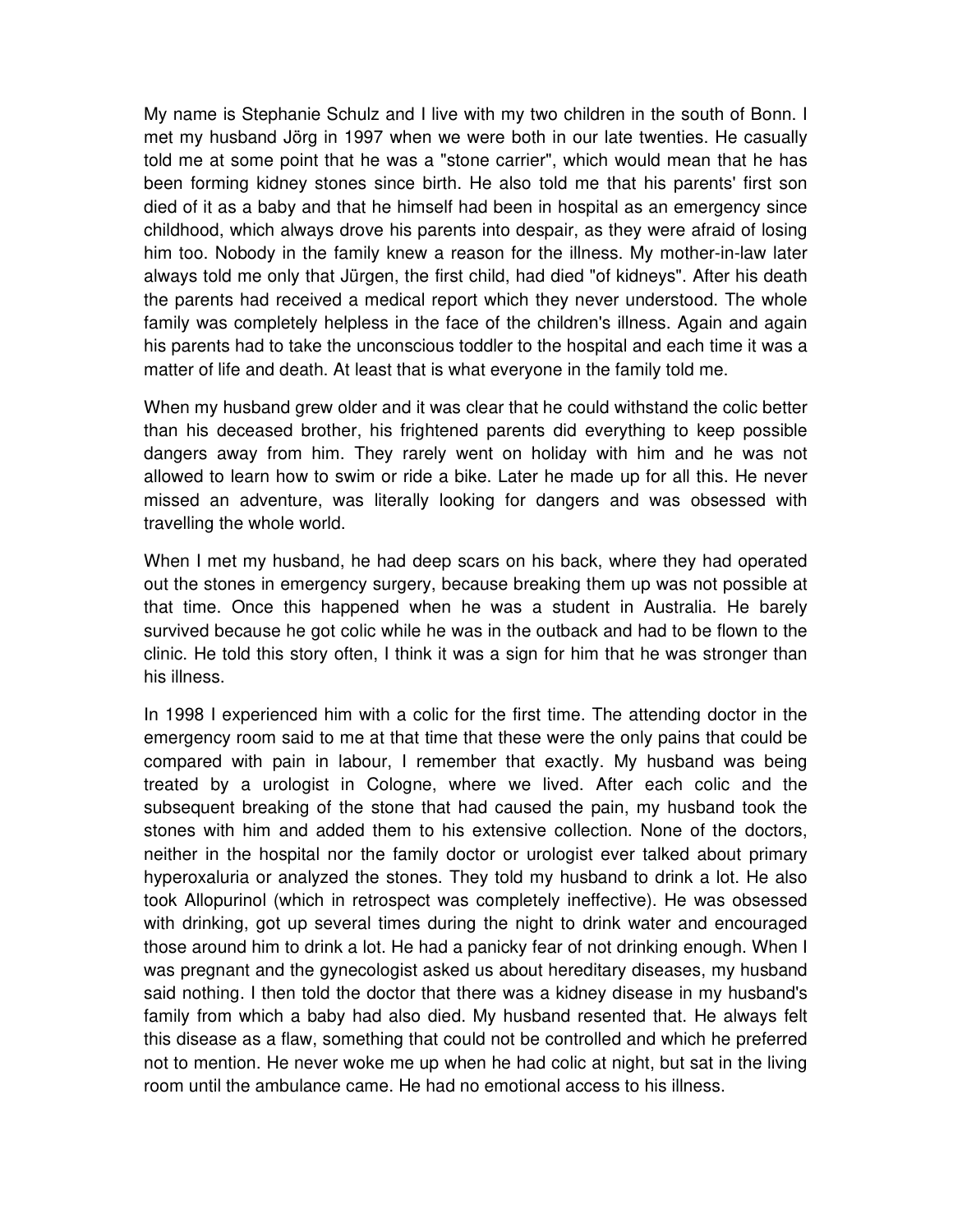When we moved to Bonn after the birth of our second child, my husband changed the urologist who referred him to Professor Hoppe. He immediately suspected primary hyperoxaluria and let my husband participate in a study for two weeks in the University hospital. Afterwards it was clear that he was a PH1 patient. At that time my husband was 39 years old. He hardly talked about the diagnosis, neither with me nor with his friends.

In 2009 we flew as members of the support group for primary hyperoxaluria, PH1 Bonn, to a symposium in New York. There I met American families who had sick children. They were incredibly happy to see that it was possible to live with the disease as an adult; there were many emotional reactions that shocked me at that time because I realized that my husband had never really talked about the extent of his disease. In the following years Jörg participated in various studies at the University Hospital under the direction of Professor Hoppe; he had great hope that a drug would be found that would spare him the transplantation of which he was very afraid. However, as the development process seemed to be too long, he increasingly lost hope. At the same time, his creatinine value deteriorated and Professor Hoppe often spoke about dialysis. My husband, who did not want to admit it, concentrated even more on his career, we made long journeys more often and he did not talk about his fears nor about his deteriorating values

In the winter of 2015 I noticed a change in his behaviour for the first time, which intensified in the following months. He often fell while skiing, was unfocused and slowed down in his movements. I advised him to go to the doctor and have a checkup on what he was putting off.

On a trip to South Africa in March 2016 he got a sinusitis, from which he did not really recover, and he collapsed from the antibiotics he was prescribed. The ENT doctor diagnosed an allergy to the drug and prescribed another one. Since he just changed his job and had a promising job offer, my husband stubbornly refused to have his creatinine levels checked. Later, I learned that it was this infection that had given the kidneys "the rest", so to speak.

In July 2016 we went to France for three weeks. On the second day of the holiday, my husband could not eat any more, was fidgety and had pain in his legs. He refused to see a doctor in France and suspected he might have diabetes. In the evening he had muscle cramps and seemed increasingly disoriented. He asked to see his family doctor. I packed everything and drove us home. The family doctor immediately diagnosed kidney failure; my husband was admitted to the University hospital as an emergency, where he was given emergency dialysis in the admissions department. He had a creatinine value of 21 mg/dl at that time, blood urea was about 500 mg/dl and potassium 8 mmol/l. All life-threatening values. At the University hospital, doctors from various departments gathered at his bedside to see who had survived these values. After weeks of slow dialysis the values returned to stable elevated and he was discharged home with regular hemodialysis.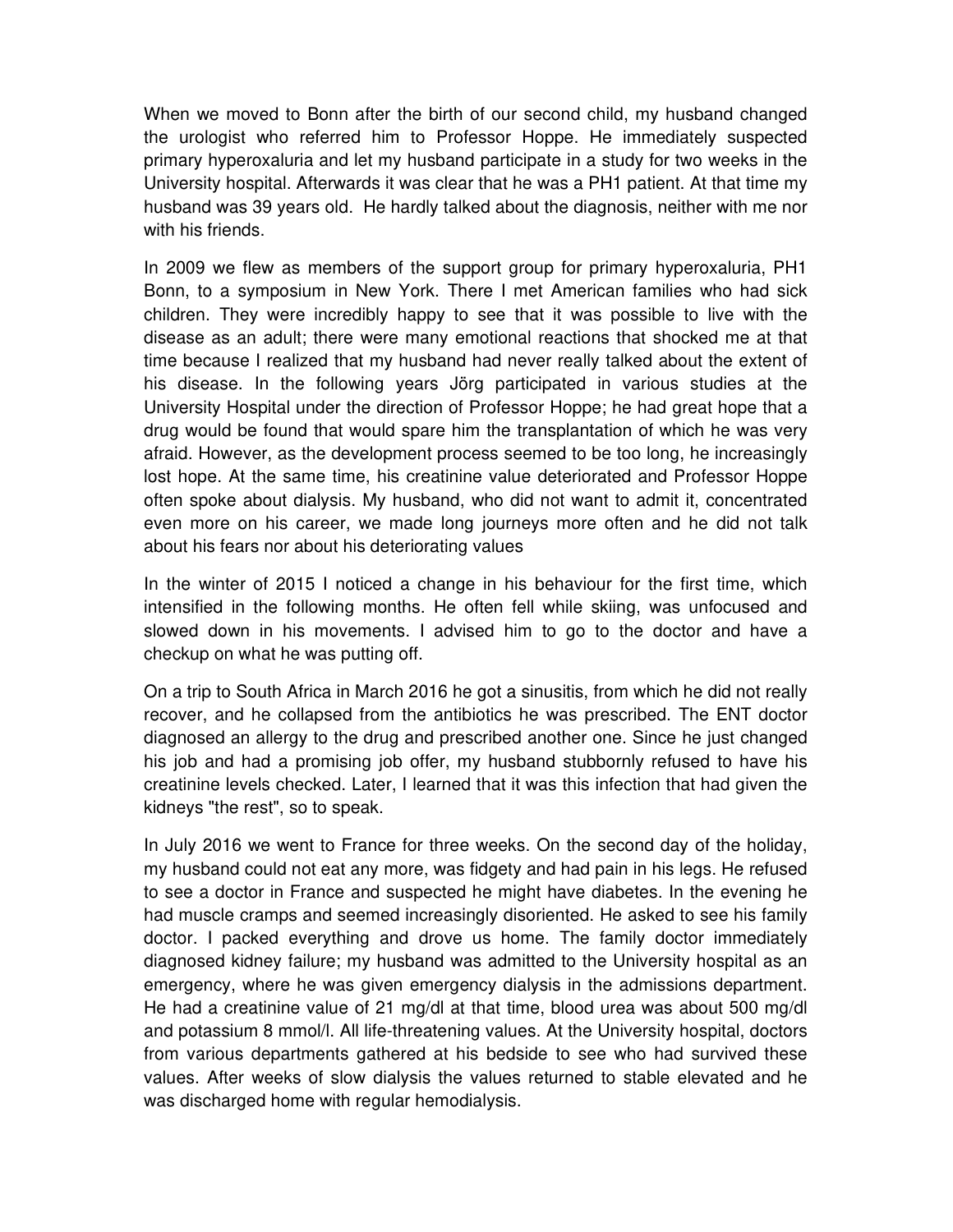For us as a family, this summer has changed our whole life from the ground up. My husband could no longer work, could no longer pursue his career plans, could no longer travel. From then on, he struggled to get a transplant as soon as possible. He was against KALT (Kidney After Liver Transplantation) surgery from the beginning, preferred to have both transplants at the same time, but the doctors did not agree, because the remaining high concentration of oxalate in the body would have destroyed the new kidney immediately. The wait for the surgery was exhausting and difficult, my husband fought for every point on the list. At the same time, Professor Hoppe advised him to rather wait, as there might soon be a drug that would make the risky surgery unnecessary. But my husband no longer believed in a drug and pushed ahead with the operation. His condition worsened as more and more oxalate was deposited in his body, which the dialysis could not filter. It was a race against time. After 17 months, on Christmas 2017, my husband was given a new liver. Everyone was very euphoric, the team was relaxed and in a good mood, the surgery went very well and the liver started working. Jörg stayed in the clinic for 6 weeks and was then discharged into the rehabilitation. From the very beginning he struggled with fluid accumulations in his body due to the lack of kidney function, which could never be completely drained. Among other things, this led to effusions in the lungs and often threw him back. In the rehabilitation he got worse and worse, and back home he got repeated infections which were difficult to treat due to the immunosuppression. During the whole time, however, the attending doctors at the University hospital were confident that he would make it. In May 2018, my husband was so bad that he had to go to the clinic repeatedly. Since there were no kidneys to manage the fluid balance in the body, he suffered from severe ascites (fluid in the abdomen) and infections. However, the nephrologists informed him that a kidney transplant was out of the question due to his poor condition. My husband was a great fighter, but I believe that in that moment he gave up.

At the end of June, I took him to the emergency room, the bilirubin had risen sharply, the bile was not working properly, which also indicated that the liver was deteriorating, but the doctors at the clinic were still saying that the liver was doing very well. My husband fell into a coma and was taken to the intensive care unit, he woke up again shortly after Germany had to leave the Soccer World Cup. I remember that he asked me about it and said that he hadn't missed anything then. He had a very good sense of humour.

At the beginning of July he fell into a coma again with sepsis, shortly before he called me. That was the last time I heard his voice. For five weeks the doctors fought for his life and since that time in the intensive care unit I know that this is not just a phrase. In the end, even the most optimistic doctors had to admit that the liver was no longer that the liver was no longer working.

All that time there was no doctor I knew except Professor Hoppe. I did not see any of the doctors who had declared at the beginning that my husband would survive this operation without any problems and be back home in top shape after two months, in